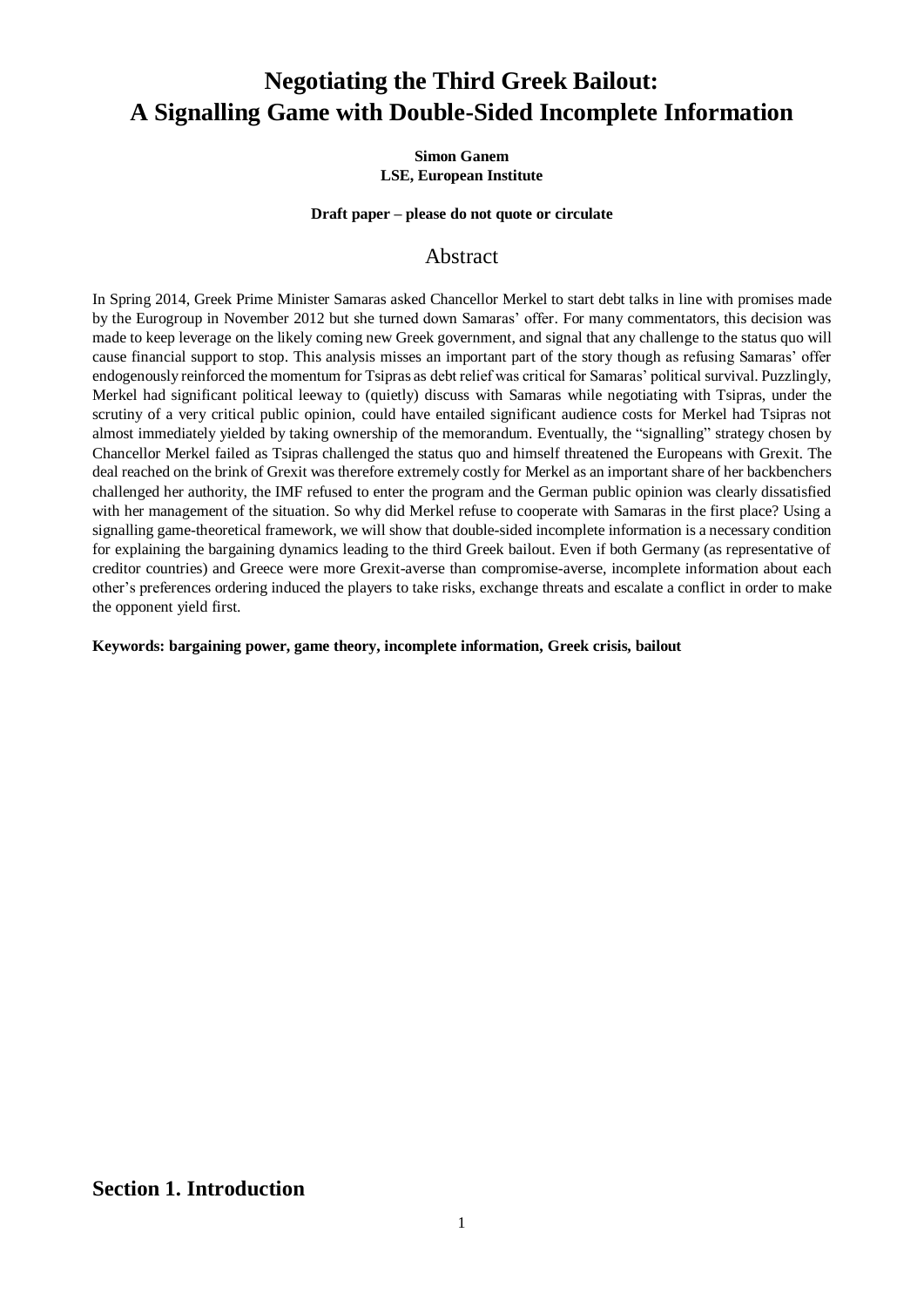When Merkel and Samaras met in April 2014 in Athens, relative normality had come back to the Eurozone since mid-2012. Ireland exited its bailout in December 2013. Portugal was on its way to redemption after three years of economic adjustment. The eurozone has been stabilised thanks to the ECB action in July and September 2012. The final touches on the governance of the EMU were being brought after an intense institutional-building process in the first two years of the crisis (crisis resolution mechanism, banking union (in progress), monitoring mechanism, new fiscal rules, etc.). Even Greece's situation was apparently under control: the spreads were back to bearable levels, the macroeconomic situation was slowly improving and the troika was relatively happy with the implementation effort.

It is in that context that during their meeting, Samaras asked Merkel to start talks on the terms of the official loans since Greece had achieved a primary surplus for 2013, ahead of schedule<sup>1</sup>. However, Merkel turned down Samaras' offer (Dabilis 2014). With no green light from the Eurozone's paymaster, Europeans thus eluded the question for months and negotiations on loans' terms never took place.

The common explanation for this often overlooked decision is that Merkel and the Europeans considered Samaras to be a lame duck (see Varoufakis 2017), bound to lose the looming general elections to SYRIZA (see Kalyvas 2015) while Europeans knew that there was a financing gap in the Greek adjustment program that ought to be filled. By granting debt relief (and the last loan tranche) to Greece, they would thus have lost leverage in the coming negotiations with SYRIZA, something Samaras acknowledged in 2017<sup>2</sup>.

Yet, this explanation is only part of the picture for the simple reason that Samaras' political fate was tightly linked to his ability to renegotiate the terms of the loans (and eventually exit the program). As Malkoutzis puts it (2014):

"The philosophy underpinning [Samaras'] government's action […] was that Greece should meet, and if possible exceed, its fiscal targets in order to secure a reduction of its debt as had been proposed at a Eurogroup meeting in November 2012."

Debt relief was thus the goal Samaras was aiming for all along his term. Without the carrot Samaras promised to his coalition and voters, his chances of keeping control of the cabinet and Parliament would vanish, paving the way for new elections he was indeed likely to lose to SYRIZA.

It is no wonder that the implementation effort outrightly crumbled right after this episode. As evidence of his panic, Samaras devised a plan to exit the bailout earlier than expected as a last-ditch effort to save his position. But this plan was only met with scepticism in Berlin and in the financial markets (Brown and Papadimas 2014). Eventually, the program's last review was never completed and what happened next is known: the failure to elect a new President in December forced Samaras to call snap elections that were won by SYRIZA in January. After an infamous and lengthy showdown full of twists and turns, the new Greek Prime Minister, Alexis Tsipras, eventually yielded to most if not all of the Europeans' bailout terms.

In addition, the deal with SYRIZA, as tough as it was for Greece, was particularly costly in political terms for Chancellor Merkel. The cost in terms of popularity is difficult to measure as Merkel decided to open the borders to Syrian refugees quite at about the same time in August 2015. But it is quite clear that the protracted and hard negotiations ended up inflaming the German public opinion once again. After a respite of several months, front pages of German newspapers started once again to take aim at the Greek bottomless pit. A YouGov poll held in July 2015 showed that a majority of Germans (51%) considered that the German government had handled the Greek debt crisis badly. This figure contrasts a lot with the very high level of satisfaction attained in Spring 2012 and 2013 (see Pew Research 2013). The number of Grexit supporters among the German public increased markedly between February and July 2015 from 48% to 58% (YouGov opinion poll, see Wagstyl and Robinson 2015). Finally, the third bailout also signalled the unease within Merkel's party: 73 CDU/CSU MPs, representing as much as a fourth of the conservative group in the Bundestag, did not vote for the third bailout package on 19 August 2015. Such rebellion among the ranks of Merkel's party was unprecedented, even when compared with the debt relief vote that took place in November 2012 when 33 MPS from the CDU/FDP ruling coalition voted against it or abstained. Last but not least, the IMF left the negotiations' table while its presence had repeatedly been presented as a *sine qua non* condition for any bailout.

In comparison to this debacle, making concessions to Samaras rather than financially support a populist political party, whose agenda was precisely to challenge Germany's authority, would have been quite benign. What is more, the domestic constraints in Spring 2014 were quite limited: Merkel had been triumphantly re-elected in September 2013, the new junior coalition partner in government and in the Bundestag, the SPD, fully supported Merkel's European policy. With benefit of hindsight, it would seem that the Eurozone had missed an important opportunity to solve (quietly) the Greek crisis once and for all when they refused to negotiate with Samaras. In this paper, we will try to explain this puzzle: why did Merkel and other Greece's official creditors refuse to grant debt relief to Samaras in April 2014? In other words, why did they prefer to pave the way for a showdown with SYRIZA? By answering this question, we will also answer another question that is often deemed puzzling: why did Greece engage into brinkmanship?

In this paper, we will therefore focus on analysing the bargaining dynamics and the determinants of bargaining power during the third Greek bailout negotiations. In particular, we will study the role played by incomplete information in the observed dynamics of escalation. In order to solve the puzzle, we will rely on game theory and construct a model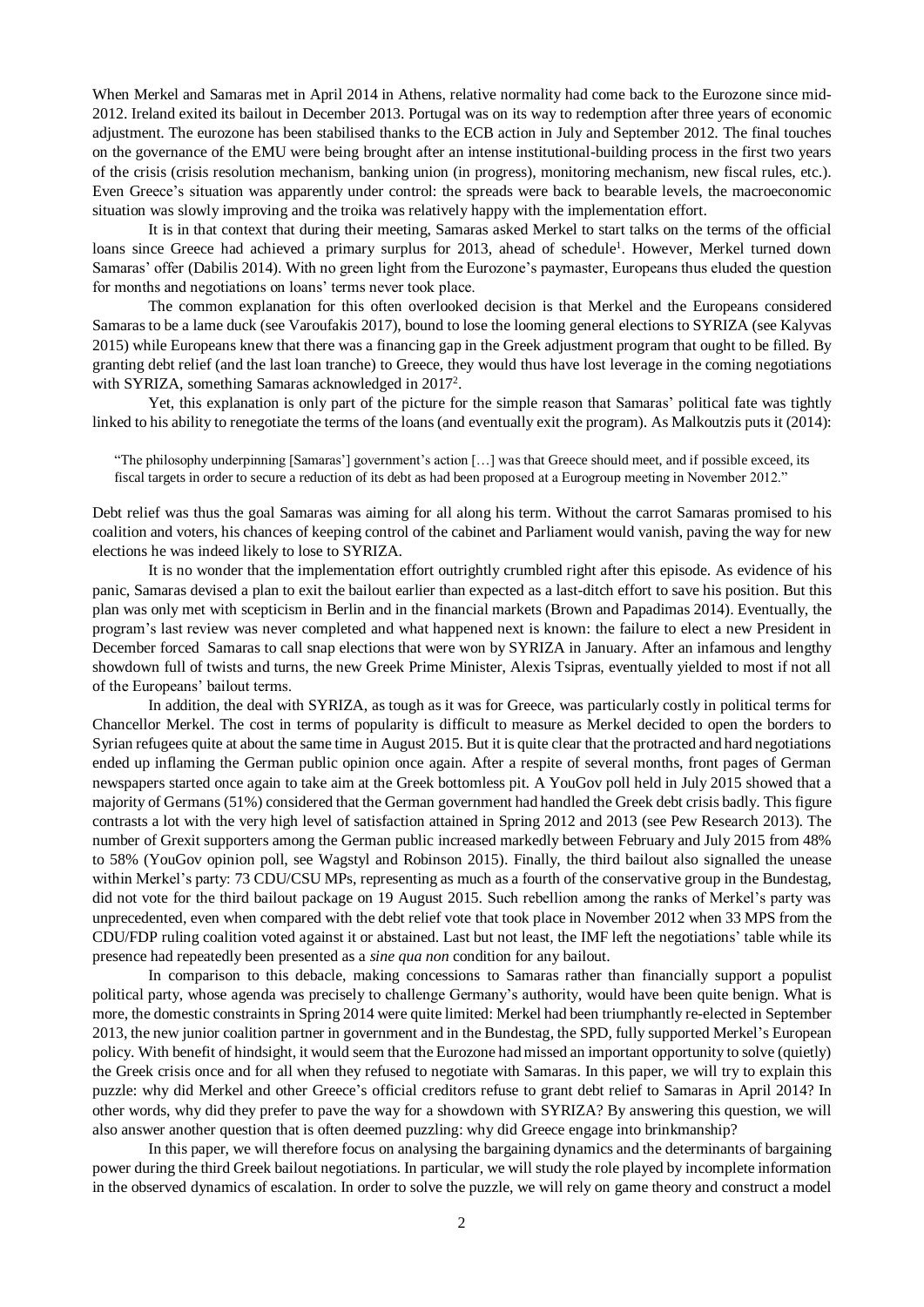that describes, in a simplified manner, the observed strategic interactions between Greece and its creditors (we will be using the words or expressions "creditors", "the Europeans", "Merkel" and "Germany" interchangeably, see section 4 for more justification) in the run-up to the third bailout.

We will argue that, while domestic constraints and formal voting rules might have played a role in the bargaining outcome, incomplete information was a necessary condition for the negotiations to unfold the way they did. For domestic constraints and formal voting rules would reinforce the credibility of a negotiator when making a threat to walk away from the negotiations, in a context of incomplete information, rather that explain why a negotiator decides to go over the brink.

More specifically, our formal game-theoretical analysis yields two main results. First, under double-sided incomplete information, it is rational for Grexit-averse Europeans to refuse to grant debt relief to Greece in the initial stage of the negotiations in order to conceal the weakness of their hand. Second, under certain conditions, it is rational for Grexit-averse Greek policy-makers to enter into brinkmanship, in particular because the initial decision to refuse a fair deal to Greece convey very few information about Greece's creditors true preferences. Our model would also suggest that the brinkmanship strategy followed by Greece was definitely not doomed to fail if Europe was also Grexit-averse. On the contrary, we believe that the Greek strategy failed most likely because Greek policy-makers did not play well with the cards they held and were plausibly not "aggressive" enough.

Our results should nevertheless be taken with caution as our game is a simplification of a process that was much more complex and circumvoluted. For instance, in the game, the probability distribution of the types of players is common knowledge. Obviously, in the real world, "objective" probability distributions are subject to interpretation. As such, we cannot totally discard that other elements might have shaped the perceptions of the players. The Europeans might have suffered from a certain dose of overconfidence when initially refusing to grant debt relief to Samaras. They might have wrongly anticipated that all the warnings they issued prior to Tsipras' election had convinced him that they were compromise-averse with a too high probability, preventing escalation. Similarly, Tsipras might have wrongly expected that the Europeans would yield quickly if threatened with Grexit.

Anyway, we believe that this paper makes at least two interesting contributions. First, it makes a contribution to the literature on the negotiations over the Greek bailout, trying to fill a gap by highlighting the role played by incomplete information. Second, it makes a contribution to the literature on intergovernmental negotiations (in particular for negotiations over the adjustment to debt crises) by providing a relatively parsimonious formal model that still takes into account double-sided incomplete information which is an important feature of the real world.

Before proceeding, some clarifications are in order as to the scope of the analysis. This paper, while focusing on the international negotiations between Greece and its creditors, will not study the underlying factors shaping Greece and its creditors' preferences. We will simply make plausible assumptions about the players' preferences ordering without elaborating at length about how the players reached their ordering. In particular, we will not analyse the domestic process that has led the stakeholders in the negotiations to define their bargaining positions the way they did.

This article proceeds in three steps. In section 2, we will review the existing literature on the Greek bailouts' negotiations and explain why focusing on incomplete information can be insightful for the analysis of the negotiations over the third Greek bailout. In section 3, we will propose a narrative of why the negotiations between Greece and its creditors escalated, highlighting the role of incomplete information and signalling, and why the Europeans eventually prevailed at the end of the day. In section 4, we will develop a game-theoretical framework with double-sided incomplete information to determine under what conditions can escalation occur. In section 5, we will draw some concluding remarks.

## **Section 2. Bargaining over the Greek bailouts**

The Greek (and Eurozone) crisis has attracted the attention of an important number of scholars from a very wide range of disciplines. In particular, studies have started to emerge in the recent years on the negotiations between Greece and its European partners in order to decipher their outcomes and bargaining dynamics.

While preferences are obviously central in negotiations, the analysis of their determinants is beyond the scope of this paper. It is still interesting to observe that in the existing studies (not specifically focusing on the Greek bailouts), preferences were found to be generally derived from national considerations, be they economic (see Schimmelfennig 2015, Tarlea et al's 2019), political (see Hagemann et al 2017, Moschella 2017, Ardagna and Caselli 2014, Schneider and Slantchev 2018, see Rothacher 2015 for a synthesis between economic and political consdierations) or even ideational (see Brunnermeier, Landau and James 2016, Bulmer 2014, Schäfer 2016, Blyth 2013, Zahariadis 2016a).

Bargaining power is another central element of negotiations and it comes from different sources. First, as theorised by Putnam (1988), domestic politics or domestic constraints should affect bargaining power in the context of two-level games where international agreements need to be ratified at home. This theory also predicts that the more a negotiator is constrained at home, paradoxically the greater bargaining power she will enjoy, i.e. the so-called Schelling Conjecture. But in spite of the popularity of this theory, very few empirical tests have been made in European studies. Slapin (2006) and Hug and König (2002) have tested the predictions of two-level games on the Amsterdam treaty reform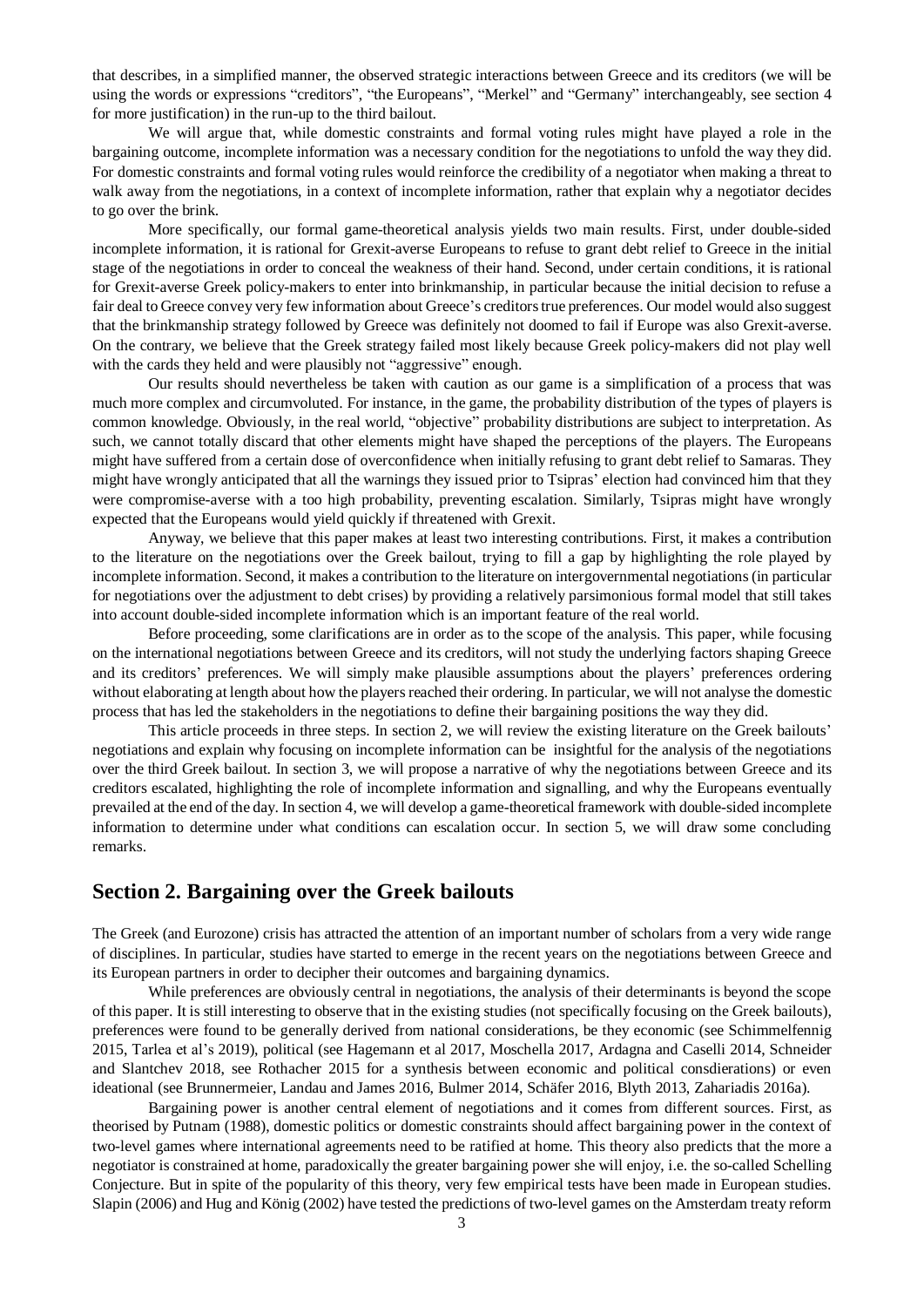and found that domestic constraints did influence the final bargaining outcome. More recently though, Lundgren et al (2018) econometric results suggest that domestic constraints did not systemically affect bargaining success in the Eurozone reform negotiations.

The evidence on the political economy of IMF lending can be also insightful for our case study as IMF lending negotiations are maybe closer in their logic to negotiations over the Greek bailouts than negotiations over treaty change. But there again, the evidence is still inconclusive. Rickard and Caraway (2014) econometric results show that elections gave leverage to governments in international negotiations with the IMF while Stone (2008) and Dreher and Jensen (2007) do not find such effects. Testing a more political economic hypothesis, Caraway et al (2012) show that governments are able to leverage powerful domestic labour movements in their negotiations with the IMF. The paper by Lehman and McCoy (1988) on the 1988 Brazilian debt negotiations between Brazil and the international bank advisory committee is also interesting.

The specific evidence on domestic constraints as a source of bargaining power during the Greek bailout negotiations is mixed. Resorting to Putnam's two level game theory, Zahariadis (2016b) studies the effect of bargaining power on the choice of a strategy during the Greek bailouts, the hypothesis being that a government with fewer bargaining power is more likely to adopt a soft rather than hard bargaining strategy. In line with standard predictions, he argues that governments with fewer power resources, worse best alternative to negotiated agreement and fewer domestic constraints are more likely to follow a soft bargaining strategy. On the contrary, for Lim et al (2018), domestic constraints certainly played a role but not the one expected. Greece indeed obtained concessions from its creditors as expected by the Schelling Conjecture but less because of domestic politics than by the technocratic assessments of third parties like the IMF and international credit-rating agencies which credibly signalled that Greece could not achieve full adjustment solely through internal devaluation.

Second, bargaining power depends on a state's best alternative to a negotiated agreement, i.e. its outside option. This is a standard prediction in International Relations that the state who has more to lose from non-cooperation has less bargaining power (Keohane and Nye 1977, see also Moravcsik 1998 and Putnam 1988). Similarly, the most impatient negotiator has to make the most concessions (Rubinstein 1988). To date, the evidence on this source of bargaining power is much more convincing compared to the evidence on domestic constraints. Because the failure to reach an agreement would bring "mutual assured destruction," Schimmelfennig (2015) argues that the negotiations exhibited elements of a chicken game with hard bargaining and brinkmanship. But since Greece had more to lose from non-cooperation, most of the burden of adjustment fell on Greece. Lim et al (2018) show that the negotiated outcomes were closer to the creditors' ideal-points precisely because of asymmetric outside options. While their work is not specifically focusing on the Greek bailouts, Finke and Bailer (2018) lend support to the idea that debtor countries whose capacity to withhold the consequences of non-agreement had reduced bargaining power, at least in the heightened period of the Eurozone crisis<sup>3</sup>.

Third, bargaining power can come from formal voting rules as predicted by rational choice institutionalism (Shepsle 2006). Indeed, very much like in the standard median voter model, formal voting rules determine the "pivotal voter" (see Krehbiel 1998 and 2008). Tsebelis (2016) argues that the unanimity rule reinforced the creditors' bargaining power by making the status quo extremely sticky. Indeed, under unanimity, each state can have a veto power and decisions needs to be made at the lowest common denominator. In such settings, the state with the most extreme preferences is generally the pivotal voter and enjoys the most bargaining power. Finke and Bailer (2018) and Lundgren et al (2018) also find that voting rules did matter for explaining bargaining success.

Absent from all these analyses though is the question of incomplete information (or asymmetric information) while this notion is central in bargaining, in particular in the field of international relations. Take for instance, Fearon's (1995) canonical model of war. In his model, confrontation is costly for both sides, therefore states have incentives to reveal their preferences but, in the meantime, they also have incentives to misrepresent their true preferences, in particular the value of their outside option, in order to receive a better settlement. Incomplete information is also a necessary condition for brinkmanship, whose process resembles to the dynamics observed during the third Greek bailout negotiations, to occur (see Powell 1987 and 1988). Otherwise, the state with the greater resolve would never face resistance to its initial challenge and there would be no crisis. But so far, and it is to some extent puzzling, only few papers have studied the role played by incomplete information on the Greek bailouts' negotiations. Incomplete information is also present in Putnam's work as it can play a role at the international level of negotiations.

Some scholars have nevertheless took that path and studied the effect of informational problem during the Greek bailouts' negotiations by resorting to game theory. Pitsoulis and Schwuchow (2015) used incomplete information to explain what has often been deemed an irrational strategy followed by Greek policy-makers in the run-up to the third Greek bailout. According to the authors, Greek policy-makers, far from being erratic and irrational, followed a strategy of brinkmanship by deliberately raising the costs of reforms and taking advantage of the Europeans' incomplete information about Greece's commitment not to bow. As the costs of reforms increase, so should have the credibility of Greece's commitment not to yield.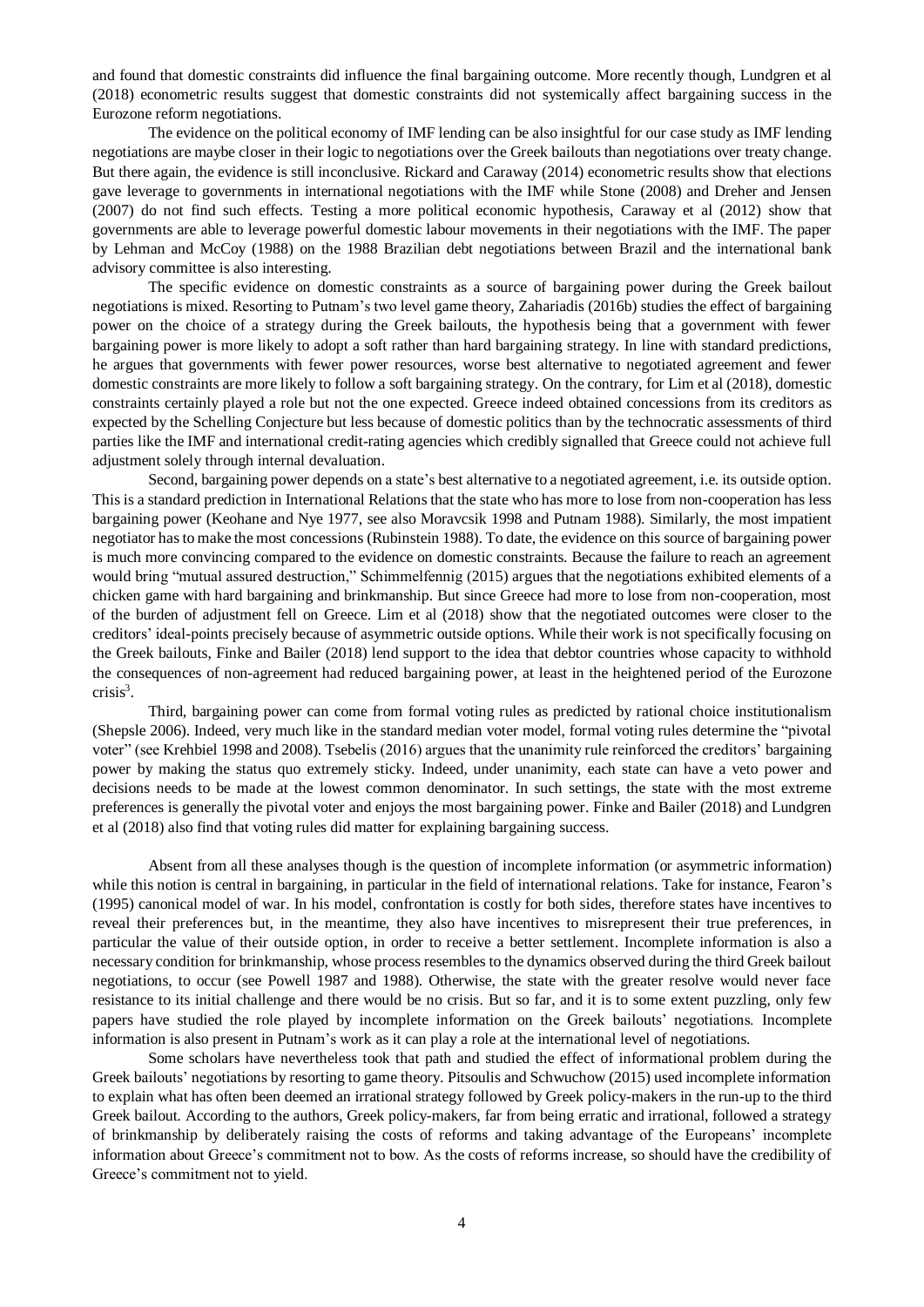Hennessy (2017) adopted a somewhat similar approach by looking at the role of costly signalling during crisis bargaining over the three Greek bailouts but instead took the perspective of Greece. She assumes that Greece has only incomplete information about the Europeans' commitment to support it. She set-ups a formal model where a debtor's (here Greece) actions depend on its beliefs over the type of creditor (here the Europeans) it is facing, i.e. whether the creditor is ready to pull the plug or not if the debtor does not comply with the terms of the bailout. She argues that, since the Europeans could not issue credible signals from 2010 to 2012, Greece could shirk major adjustment without punishment. After 2012 though, she argues that the exchange of credible signals induced Greece to comply with conditionality. In particular, she holds that the Europeans' threat to withdraw its financial support was credible enough and induced Greece to yield at the end of the day.

The small number of papers integrating asymmetric information when studying EU politics or bargaining within the EU may be explained by the fact that national preferences in the EU are generally assumed to be sincere and free of strategic considerations. The reason for making this assumption is quite simple: frequent interactions within the EU make exchanges of information more efficient (Bailer 2004 and 2011 and Moravcsik 1998, Finke et al 2012, Thomson et al 2006). However, the victory of Tsipras and SYRIZA in January 2015 may make this assumption a step too far when analysing the third bailout's negotiations. Tsipras and SYRIZA had no record in power while, unlike mainstream Greek political parties, there was an important internal divide within the party's central committee on the question of Grexit (see Tsebelis 2016). It was also unclear whether the Greek public would support its government if negotiations get nasty. All of this plausibly made Greece's preferences uncertain for its creditors. Similarly, it was unclear what the position of Germany, a major stakeholder in the negotiations, was on Grexit. Schäuble was clearly in favour of Grexit and was ready to significantly help Greece to sail through the transition period (see Varoufakis 2017). Merkel was much more ambiguous. She indeed held Greece back in 2012 (Spiegel 2014). But at that time Greece represented a systemic risk to the Eurozone while this was no more the case in 2015, at least financially.

But while the two papers of Pitsoulis and Schwuchow (2015) and Hennessy (2017) based on information problems are insightful (and complement one another to some extent), the assumption of one-sided incomplete information results into a superficial and somewhat partial analysis where the behaviour of one stakeholder in the negotiations is static. On the contrary, a situation where both sides possess incomplete information is a more natural setting and allows for a more thorough and a more dynamic analysis of bargaining strategies. And as Powell (1988) shows, the incorporation of double-sided incomplete information is not trivial as it significantly changes the analysis of bargaining dynamics in the context of escalation strategies.

### **Section 3. A narrative of the negotiations over the third Greek bailout**

During the negotiations, Greece and its creditors engaged into a series of more or less serious confrontations that progressively escalated into a full-scale showdown. Such a brinkmanship strategy followed during the negotiations over the third Greek bailout would suggest that stakeholders were trying to signal to one's opponent that it would be ready, truly or not, to bear the consequences of no-agreement, thus forcing one's opponent to blink first. For escalating the confrontation may reveal genuine aversion to compromise on terms of the bailout or exploitation by a negotiator pretending to be compromise-averse, whatever may be the underlying reasons for having such preferences. What is more, escalating the confrontation might have enabled each side to test the credibility of its opponent's threat.

But going the bluff way is risky. Grexit-averse Europeans pushing Greece towards the brink for tactical reasons may well end up with Grexit if Greece is truly compromise-averse. And even if Greece eventually backs down, the delay in reaching a deal and the prior showdown with Greece would cost the creditors dearly in political terms as a new bailout will be felt as a significant concession by outraged public opinion. As a matter of fact, on the 10<sup>th</sup> of July 2015, the Bild newspaper wrote about the Europeans' decision not to walk out from the negotiations' table: "what a defeat!" As for the Europeans, it is extremely risky for Greece to challenge the Europeans if Greece is Grexit-averse. If the Europeans are eventually ready to let Grexit happen, all that Tsipras would obtain is public humiliation and complete surrender, if not worse.

Contrary to many commentators at the time of the negotiations, the negotiations were not doomed to be won by the Europeans. Greece's negotiating position was not as weak as it seemed if the Europeans were indeed Grexitaverse. Letting Grexit happen would have had dramatic political consequences for the Europeans as it would have caused political contagion. Once the European project is no more irreversible, any anti-euro political party gaining power could bring its country out of the euro. But the odds were clearly in favour of the Europeans who could let the clock ticking waiting Greece's reserves to deplete up until the time Greece would come beg for mercy. In order to scare Grexit-averse Europeans away, Grexit-averse Greece would have to make the bluff credible enough by devising a consistent strategy with a powerful plan B if pushed around by the Europeans. For instance, a proper plan B directly able to force the creditors' hand would have been the introduction of a parallel currency and/or a significant unilateral default on Greece's official creditors, as planned by Varoufakis as it was later revealed.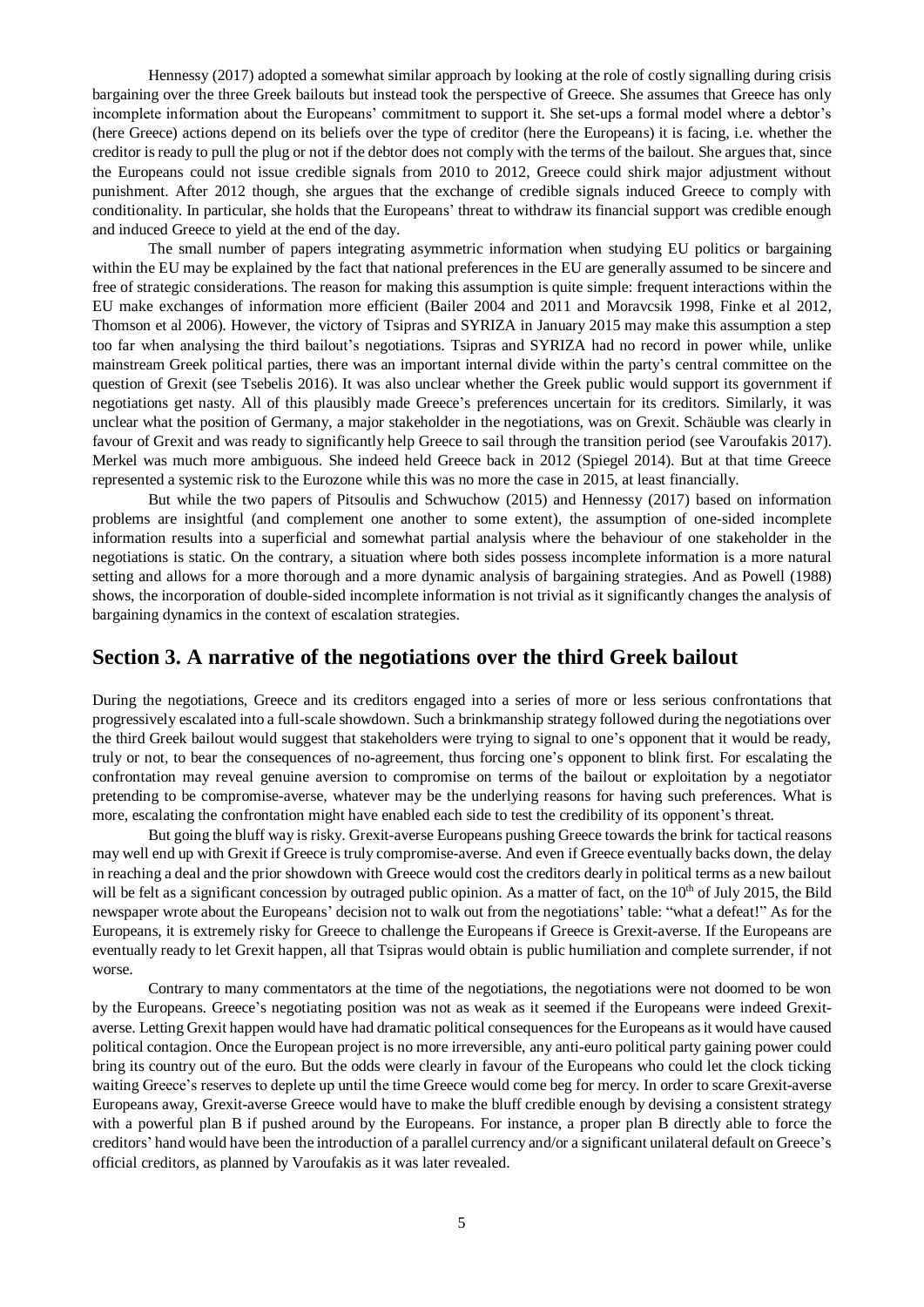#### *Negotiating in the shadow of incomplete information*

While the existing analyses of the third Greek bailout fail to integrate this often overlooked episode, the negotiations between Greece and the Europeans started as soon as Spring 2014 when Merkel refused to grant debt relief to Samaras. This was a clear signal sent to Tsipras, who was poised to become the next Greek Prime Minister, that it would be counter-productive to seek a change in the terms of the adjustment. Since after more than a year and a half of relatively faithful (by Greek standards) implementation, Samaras could not obtain a reward, Tsipras should not expect such concession without prior significant pledges and acts of good will. Confronting the creditors would only end up delaying the implementation of a programme whose terms will not fundamentally change or end up with Grexit, simply cost Tsipras his political capital after failing to meet the expectations of his voters he himself raised uselessly. Actually, this first signal that signed Samaras' political death warrant was followed by many more threats that challenging the policy stance in Greece would lead to Grexit.

Before his election, Tsipras also sent signals to the creditors by pledging to end the troika, the end of austerity and a major debt relief to Greek citizens if he gets elected. And once elected, he kept on the same rhetoric and quickly escalated the showdown with Greece's creditors. While under the direct threat of the ECB to cut liquidity to their banks, the Greeks held their ground and refused to accept a simple extension of the second bailout. It is only after two failed Eurogroup meetings that Chancellor Merkel reportedly intervened and pressured the Eurogroup to find a deal which was achieved on the 20<sup>th</sup> of February. This deal was ambiguous enough for the two sides to claim victory, even if Greece made a major concession on the substance. A disastrous outcome for the Eurozone had just been avoided as the deadline was postponed by 4 months but the points of contention remained intact, in particular on debt relief.

In the next four months following this compromise, the negotiations got nowhere. The Greeks would present new plans, that would be refused by the creditors. And creditors' plans would meet stern Greece's disapproval. However, the creditors consistently followed the same strategy throughout the negotiations. They conceded as little ground as possible on conditionality and kept on insisting that any additional support would come after Greece had accepted their terms and that debt relief would not be granted upfront but would be a reward after all the measures have been implemented.

On the contrary, Tsipras, even if he was likely bluffing at the end of the day, never played his cards rightly while time played in favour of the creditors. As a matter of fact, Varoufakis (2017) explains that Merkel's decisive intervention in February made Tsipras acquire the certitude that Merkel would yield at the eleventh hour. This certitude was reinforce by that fact that whenever the negotiations at lower-level were deadlocked, Merkel personally made sure that they never broke off completely by giving some insignificant concession. Merkel's behaviour made Tsipras unwilling to antagonize her and the other creditors. However, all the ground Merkel was apparently letting go during bilateral meetings (in March or in April for instance) was quickly taken back during the lower-level negotiations. In the meantime, the end of the program extension was approaching and Greece's economic situation was worsening. And in late June, just before the end of the extension period, Merkel refused to intervene once again and bridge the divided positions. Tsipras thus had to threw his own plan B at the worst possible moment by calling a referendum and default on the IMF.

It is still difficult to decipher the logic of this decision: was it simply a last stand, or truly a move to improve Greece's bargaining power? Existing justifications and explanations remain contradictory (see Varoufakis 2017 and Tsebelis 2016). What is certain is that this solution was not the most radical option available to Tsipras. More importantly, this decision came after a series of renunciations plausibly signalling his readiness to compromise. Indeed, Greece never presented the creditors with a consistent Plan Bnor they ever truly broke off the negotiations when pushed around by the creditors. On several occasions, Greece threatened to default (mainly to the IMF) but never did so until the very last moment in late June when the economic situation of the country had significantly worsened. For instance, in a letter sent to the European leaders on the 15<sup>th</sup> of March, Tsipras threatened to default on the debt Greece owed to the Europeans and the IMF if it did not receive funds rapidly (Spiegel 2015). However, when there was the opportunity to transform the threat into an hard decision in April, Greece decided to pay the IMF. Actually, Varoufakis (2018) writes that Tsipras decided to default on the IMF in April before calling it off, while keeping the threat to do it. To some extent, this story is confirmed in Blustein (2016) where he reports that Varoufakis ambiguously implied to Lagarde that Greece could default on its loans during their meeting on Easter Monday. In addition, Tsipras also offered Varoufakis' head in April to the creditors – he removed Theocarakis, Varoufakis' Deputy and close friend from the negotiating team – while the combative attitude of his Finance Minister during negotiations was precisely what protected Tsipras' bluff from being exposed. By side-lining Varoufakis, he might have well signalled the weakness of his hand and his unwillingness to pull the plug if pushed to. In June, as the deadline was approaching, Tsipras also accepted the new long-term fiscal target of 3.5% of GDP set in the common position of the creditors, implicitly recognising that he did not need debt relief after all (Blustein 2016). Eventually, his move did not strengthen his hand during the negotiations as the creditors (rightly) believed that he was not serious about leaving the eurozone and was rather ready to swallow the political costs of backing down.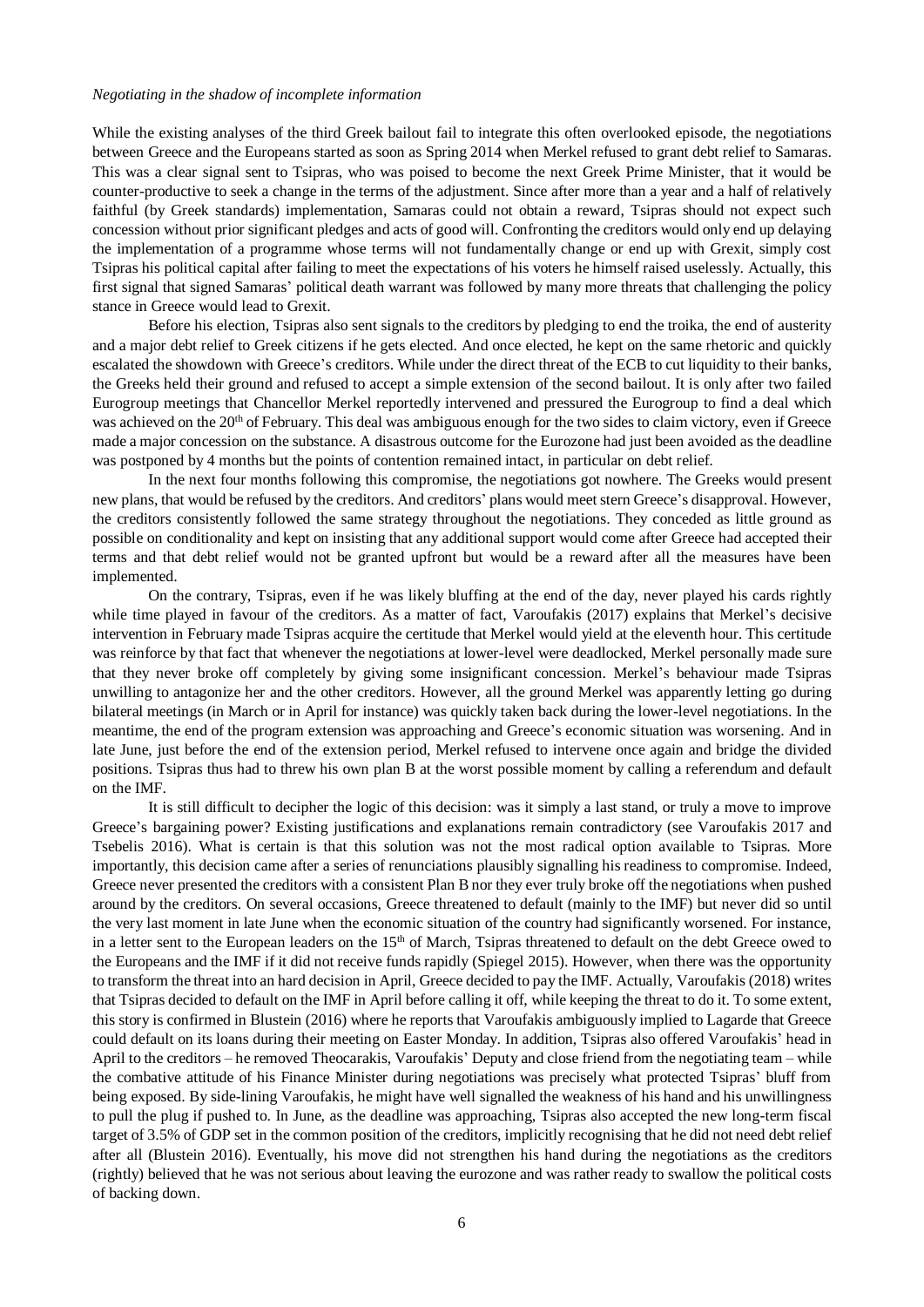Merkel, Gabriel and Steinmeier indeed decided to push for Grexit only as a way to force Greece to completely surrender and Schäuble was apparently instrumental in this strategy when he went public with a plan for a Greek timeout from the common currency (Palaiologos 2016). But Grexit was never seriously envisaged, in spite of public statements issued. The day following the referendum, Merkel reportedly asked Hollande his opinion about Grexit but did not insist after Hollande gave his thumbs down, understanding this was a non-negotiable red line (Palaiologos 2016). What is more, other major stakeholders such as Italy, the European Commission and the ECB were strongly against Grexit (see Henning 2017). While its role played during the negotiations has been criticised by several commentators as being political, the ECB never went as far as to fully cut Greece off from ELA in spite of pressures, as reported by Draghi in mid-July, and even after Tsipras called a referendum that would take place after the second bailout ended.

## **Section 4. A signalling game with double-sided incomplete information**

In this section, we will develop a formal game that models (and thus greatly simplify) the negotiations on debt relief between Greece and its creditors in the run-up to the third Greek bailout. The logic of the game is inspired by Varoufakis (2017). We will model a two-player signalling game with double-sided incomplete information.

Let us call the two players G (for Greece) and E (for the Europeans). Voluntarily abstaining from describing the complexity of group dynamics that would take place within the group of European creditors made of sovereign states and international and regional organizations (this could be an interesting topic for future research, see Henning 2017), let us assume that assume that Europeans can be modelled as a unitary actor, which is in line with the approach taken by several other papers dealing with the Greek bailouts' negotiations (see Lim et al 2018, Pitsoulis and Schwuchow 2015, Hennessy 2017). In addition, let us assume that the preferences of the Europeans are represented by Germany which is the *pivotal voter* in this group. Germany had apparently the most extreme position in the group of creditors while the negotiations took place under the unanimity rule.

The bargaining game goes as follows. E decides to *grant* a debt relief to G *or not*. If E *grants debt relief* to G, the game ends. On the contrary, if E *does not grant debt relief* to G, then G decides to *challenge* the status quo or *resign* to implement the memorandum without a debt relief. If *resigns*, the game ends with G continuing to apply the existing memorandum. If G challenges the programme, E has to decide whether to *reject* or *accept* debt relief after a challenge. If *E* accepts, the game ends with a G obtaining a debt relief. On the contrary, if *E rejects* the challenge, *G* must decide whether to *back down* or *leave the Eurozone*. If G *backs down*, the game ends with G continuing adjusting without a debt relief. If *leaves the Eurozone*, both players bear the costs of Grexit and the game ends (see figure 1).



#### *Figure 1. The bargaining game with complete information*

There are 5 possible outcomes in this bargaining game. The *first outcome* is a quick fair deal if Europe accepts to grant debt relief to Greece (under Samaras). The *second outcome* is a quick asymmetric deal with Greece if Tsipras, after being elected, decides after all to implement the second bailout. The *third outcome* is a delayed fair deal with Greece if Tsipras decides to ask for new terms and Europe accepts. The *fourth outcome* is a delayed asymmetric deal with Greece if Tsipras, after being refused new terms by Europe decides, not to leave and yield to Europe's conditions. The *fifth outcome* is Grexit if Greece decides to leave.

That being said, we assume that each player can be of two types, depending on the desirability of one's outside option, i.e. the desirability of Grexit. Each player can be *compromise-averse* or *Grexit-averse*. Payoffs are assumed to be illustrative of a zero-sum game in line with the political economy of adjustment and rebalancing (see Frieden 2015).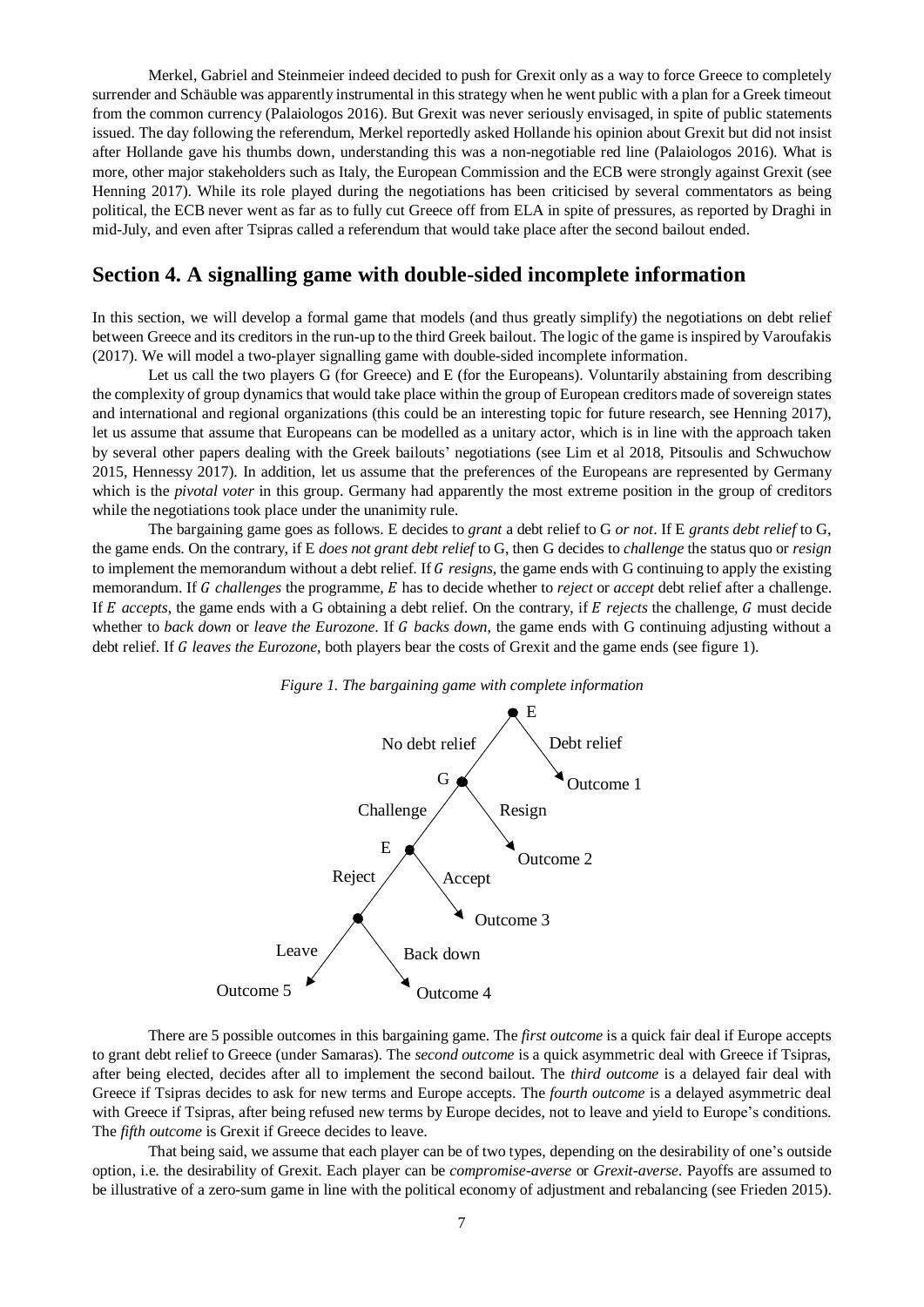At the core of a debt crisis, there lies a distributive issue: who will bear the costs? Indeed, debt crises generate losses that need to be swallowed through adjustment. And adjusting to a debt crisis can be achieved either through the debtor's fiscal adjustment or through debt relief or through a mix of the two solutions. Intuitively, creditor countries prefers adjustment to be fully borne by the debtor country, i.e. adjustment through fiscal adjustment, while debtor countries prefer adjustment through debt relief. Henceforth, a player (depending on its position in the game) will obtain a higher payoff if it is able to shift the burden of adjustment onto its opponent. In addition, we will assume that shifting the losses of adjustment onto one's opponent generates political benefits for a player.

From these considerations, we obtain the following preferences' orderings (see table 1 for a summary). Greece always prefers a fair deal (outcome 1 or 3), defined here as a deal with a significant debt relief, to an asymmetric deal (outcomes 2 or 4), a deal without debt relief. In addition, Greece always strictly prefers a quick asymmetric deal (outcome 2) to a delayed one (outcome 4). Greece's type depends on whether Grexit is preferred to an asymmetric deal or not. If Greece is Grexit-averse, Greece prefers a new asymmetric deal (outcomes 2 or 4) to Grexit (outcome 5). On the contrary, if Grexit is compromise-averse, Greece prefers Grexit to a new asymmetric deal.

Similarly, Europe always prefer a quick deal to a delayed one. Europe also prefers a fair deal with Samaras (outcome 1) than a delayed asymmetric deal with Tsipras (outcome 4). For supporting a populist party, even if most of adjustment still lies on Greece, is assumed to be more costly than taking more of the share of adjustment from a country ruled by a mainstream party. When compromise-averse, Europe prefers Grexit (outcome 5) to any other option short of a quick asymmetric deal (outcome 2). When Europe is Grexit-averse, it prefers any option to Grexit.

| Europe                | Preferences ordering (outcome n°) |
|-----------------------|-----------------------------------|
| Compromise-averse (S) | 2>5>1>4>3                         |
| Grexit-averse (W)     | 2>1>4>3>5                         |
|                       |                                   |
| Greece                | Preferences ordering (outcome n°) |
| Compromise-averse (S) | $1=3>5>2>4$                       |

Grexit-averse (W)  $1=3>2>4>5$ 

*Table 1. Preferences' ordering by player's type*

As a novel element in the analysis of the Greece-Europe negotiations over the third Greek bailout, we assume that both players have incomplete information over the other player's preferences ordering: each player only privately observes its own type. Nature determines whether a player is compromise-averse (S(trong)) or Grexit-averse (W(eak)). We assume that  $p$  is the probability that Greece is compromise-averse and  $q$  is the probability that Europe is compromise-averse (see figure 2). These probabilities are common knowledge.

The bargaining game thus turns into a signalling game with double-sided incomplete information. When bargaining, a Grexit-averse Greece (Europe) is therefore unsure whether it faces a Grexit- or a compromise-averse Europe (Greece).





*Note: the number at the end of each branch denotes the outcome reached (see above)*

In light of the above preferences (see table 1), the game simplifies in the following way thanks to backward induction (see figure 3). For a summary and description of the different parameters of the game, see table 2.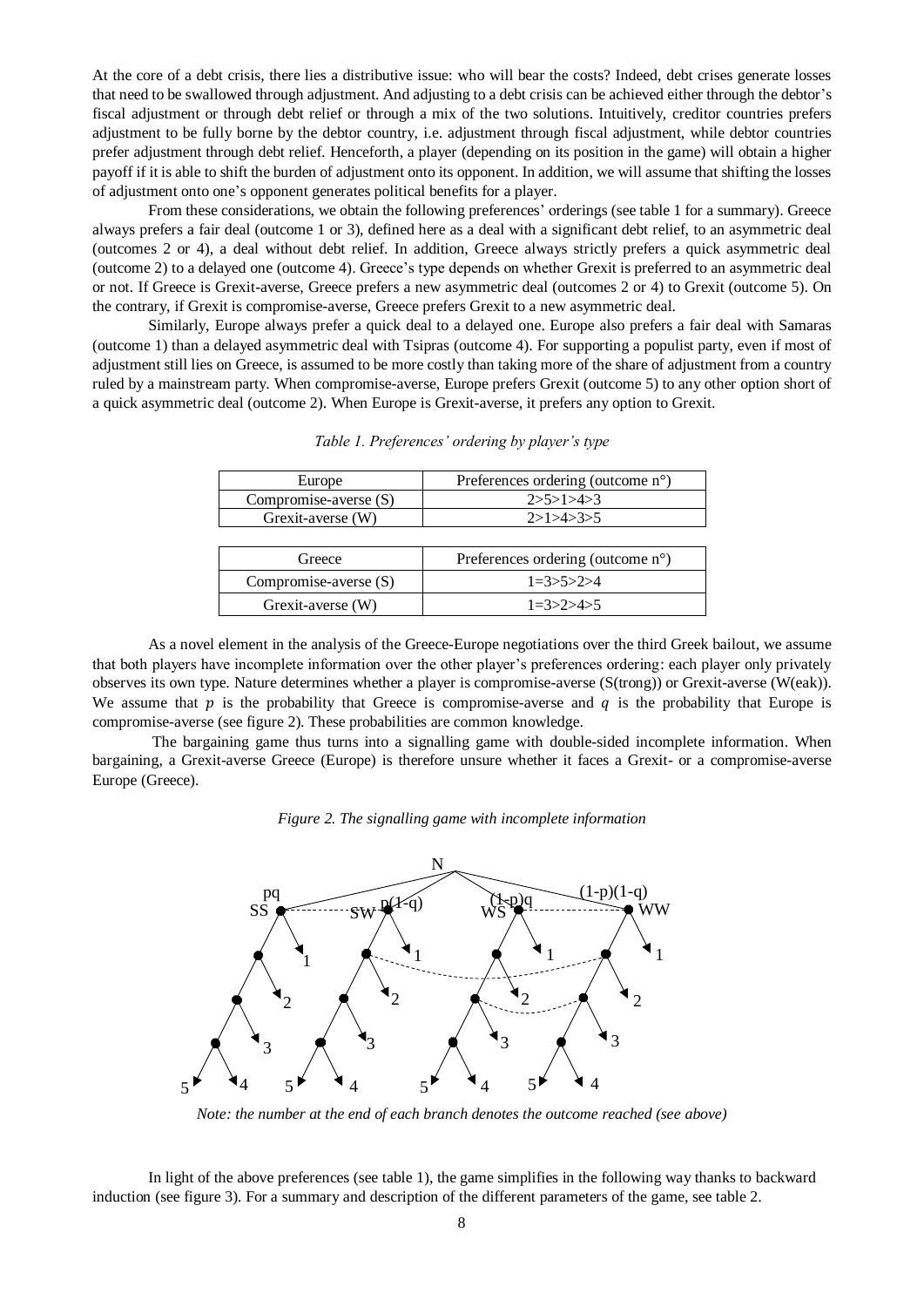

*Table 2. Parameters of the game*

| <b>Variables</b> | <b>Description</b>                                                      |
|------------------|-------------------------------------------------------------------------|
| $\pi_i^{\perp}$  | Payoff of outcome 1 (quick fair deal) for player i                      |
| $\pi_i^2$        | Payoff of outcome 2 (quick asymmetric deal) for player i                |
| $\pi_i^3$        | Payoff of outcome 3 (delayed fair deal) for player i                    |
| $\pi_i^4$        | Payoff of outcome 4 (delayed asymmetric deal) for player i              |
| $\pi_i^5$        | Payoff of outcome 5 (Grexit/default) for player i                       |
| ŋ                | Probability that Europe is compromise-averse                            |
|                  | Probability that Greece is compromise-averse                            |
| α                | Probability that Europe plays No debt relief when Grexit-averse         |
|                  | Probability that Europe plays Escalate when Grexit-averse               |
|                  | Probability that Greece plays Challenge when Grexit-averse              |
| $\mu_E$          | E's belief that G is compromise-averse after observing a "Challenge"    |
| $\mu_G$          | G's belief that E is compromise-averse after observing "No debt relief" |
| $\theta_i(k)$    | k <sup>th</sup> information set of player i                             |

*Note: payoffs are always determined in political benefits/costs for policy-makers*

From our assumptions, playing (Challenge, Leave) is a strictly dominant strategy for a compromise-averse G (SS and WS nodes), irrespective of the strategy E selects. Similarly, (No Debt Relief, Reject) is a strictly dominant strategy for a compromise-averse E (SS and SW nodes), irrespective of the strategy G selects. When both players are compromise-averse (SS node), Grexit (outcome 5) is a Perfect Bayesian Equilibrium (PBE).

Let us now analyse what happens when at least one the players is Grexit-averse. When this is the case, there is no pooling or separating equilibrium as a player, when Grexit-averse, has an incentive to conceal its true type. A player has incentives to escalate if it anticipates its opponent to be Grexit-averse as well and conversely. A Grexit-averse G will thus have incentives to bluff in order obtain a better deal, typically outcomes 1 or 3. Similarly, a Grexit-averse E will also have incentives to bluff in order to reach outcome 2 or at least outcome 4. In order to conceal their type when Grexit-averse, E and G must be mixing their strategies.

Let us thus define the players mixed strategies and beliefs. Let us start with examining E's expected payoff at  $\theta_E(2)$  when E is Grexit-averse. Let  $\mu_E^*$  be the value of Europe's beliefs about Greece's type  $\mu_E$  that leaves a Grexitaverse E indifferent between rejecting and accepting a Greek offer. Since a Grexit-averse E will be indifferent between refusing and accepting a Greek offer after observing G challenging the status quo when

EU $_{E}$ (Reject|Grexit averse, Greece challenges) = EU $_{E}$ (Accept|Grexit averse, Greece challenges)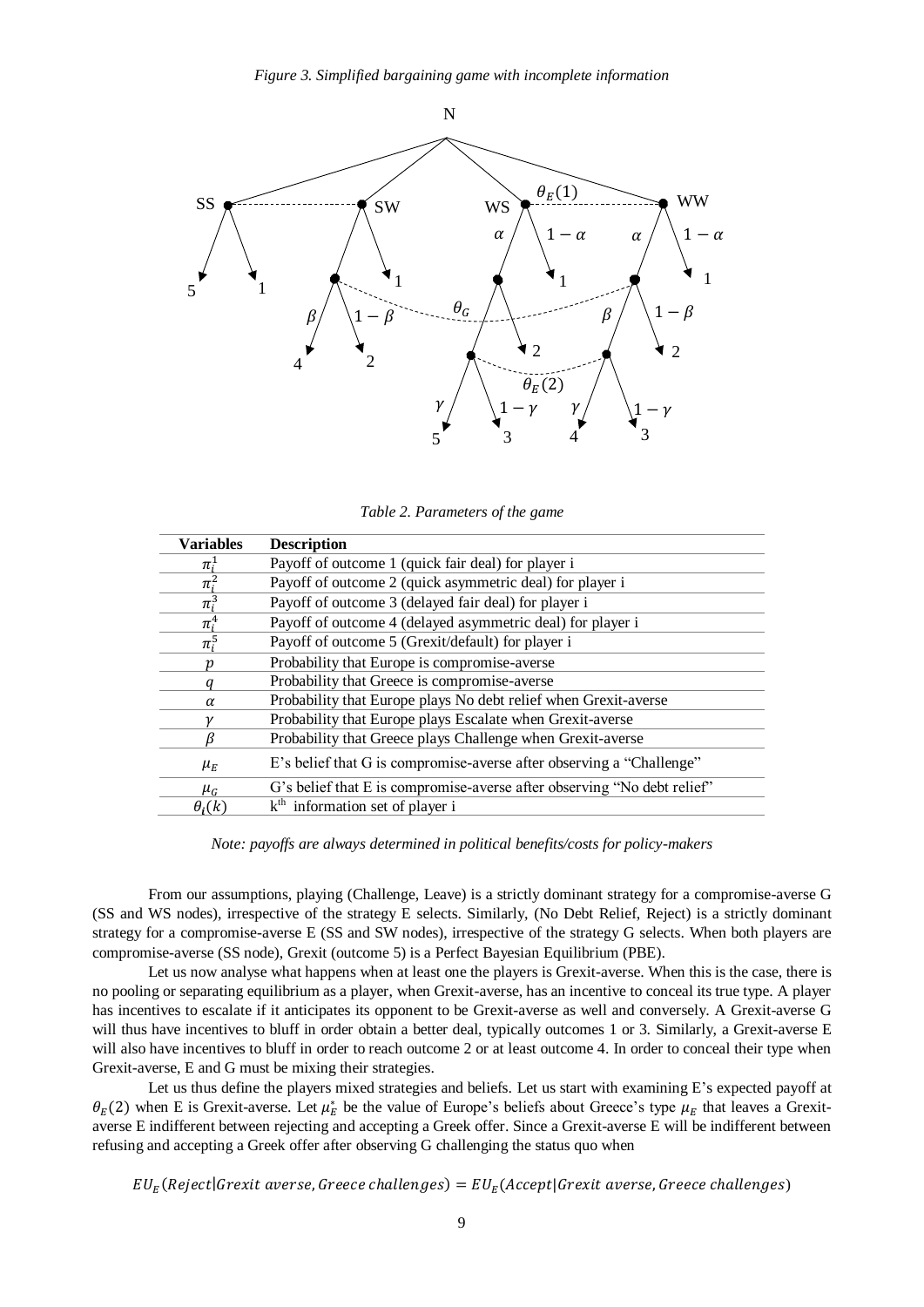$$
\pi_E^5 \mu_E^* + \pi_E^4 (1 - \mu_E^*) = \pi_E^3
$$

We thus obtain  $\mu_E^* = \frac{\pi_E^3 - \pi_E^4}{\pi_S^5 - \pi_A^4}$  $\frac{n_E - n_E}{\pi_E^5 - \pi_E^4}$ . And a Grexit-averse E best response at  $\theta_E(2)$  is therefore

$$
\begin{cases}\n\gamma = 0 \text{ if } \mu_E > \mu_E^* \\
\gamma = 1 \text{ if } \mu_E < \mu_E^* \\
\gamma \in [0,1] \text{0 if } \mu_E = \mu_E^*\n\end{cases}
$$

Applying Bayes' rule and substituting for  $\mu_E$  implies that E's best-reply correspondence can be written as

$$
\begin{cases}\n\gamma = 0 \text{ if } \beta < \frac{q(\pi_E^5 - \pi_E^2)}{(1 - q)(\pi_E^3 - \pi_E^4)} \\
\gamma = 1 \text{ if } \beta > \frac{q(\pi_E^5 - \pi_E^2)}{(1 - q)(\pi_E^3 - \pi_E^4)} \\
\gamma \in [0, 1] 0 \text{ if } \beta = \frac{q(\pi_E^5 - \pi_E^3)}{(1 - q)(\pi_E^3 - \pi_E^4)}\n\end{cases}
$$

The next strategy to be specified is  $\beta^*$ . First assume that  $\gamma = 1$ . Then it implies that  $\beta > \frac{q(\pi_B^5 - \pi_B^2)}{(1 - \alpha)(\pi_B^3 - \pi_A^2)}$  $\frac{q(n_E - n_E)}{(1-q)(\pi_E^3 - \pi_E^4)}$ . Since a compromise-averse E would always reject a Greek offer, a Grexit-averse G will always resign challenging E because there is no chance of ending up with a fair deal, hence  $\beta = 0$ . But if  $\beta = 0$ , then  $\beta < \frac{q(\pi \bar{B} - \pi_B^2)}{q(\pi \bar{B})^2}$  $\frac{q(\pi_E - \pi_E)}{(1-q)(\pi_E^3 - \pi_E^4)}$ , a contradiction.  $\gamma^*$ is therefore lower than 1. The fact that  $0 < \gamma^* < 1$  yields  $\beta^* = \frac{q(\pi_B^5 - \pi_B^3)}{(4-\gamma)(\pi_B^3 - \pi_B^3)}$  $(1-q)(\pi_E^3 - \pi_E^4)$ 

For  $\beta^*$  to be a probability, it must be that  $0 \leq \beta^* = \frac{q(\pi \bar{B} - \pi \bar{B})}{(1 - \alpha)(\pi \bar{B})}$  $\frac{q(\pi_E^5 - \pi_E^3)}{(1-q)(\pi_E^3 - \pi_E^4)}$  ≤ 1. That is  $0 \le q \le \frac{\pi_E^4 - \pi_E^3}{\pi_E^4 - \pi_E^5}$  $\frac{n_E - n_E}{\pi_E^4 - \pi_E^5} = \bar{q}$ . Note that  $\bar{q} = \mu_E^*$ 

Now let us determine  $\gamma^*$  and  $\alpha^*$ . With  $0 < \beta^* < 1$ , a Grexit-averse Greece will be indifferent between challenging and not challenging the status quo after observing Europe had refused to grant debt relief when

EU $_{G}$ (Challenge|Grexit averse, no debt relief) = EU $_{G}$ (No challenge|Grexit averse, no debt relief)

$$
\pi_G^4 \mu_G + \left[ \gamma \pi_G^4 + (1 - \gamma) \pi_G^3 \right] (1 - \mu_G) = \pi_G^2
$$

$$
\gamma = \frac{\pi_G^2 - \pi_G^3 + \mu_G (\pi_G^3 - \pi_G^4)}{(1 - \mu_G)(\pi_G^4 - \pi_G^2)}
$$

Substituting for  $\mu_G$  yields  $\gamma^* = \frac{p(\pi_G^2 - \pi_G^2)}{(1 - p)\alpha(\pi_A^2 - 1)}$  $\frac{p(\pi_G^2 - \pi_G^4)}{(1-p)\alpha(\pi_G^4 - \pi_G^3)} + \frac{\pi_G^2 - \pi_G^3}{\pi_G^4 - \pi_G^3}$  $\frac{n_G - n_G}{\pi_G^4 - \pi_G^3}$ . Note that because a Grexit-averse E mixes at  $\theta_E(2)$ , E's expected payoff if the game reaches this information set is  $\pi^3$  (randomization requires equality of expected payoffs). Then , a Grexit-averse E will be indifferent between granting and not granting debt relief to G when

$$
EU_E (Debt relief | Grexit - averse) = EU_E (No debt relief | Grexit - averse)
$$
  
\n
$$
\pi_E^1 = q\pi_E^3 + (1 - q)[\beta \pi_E^3 + (1 - \beta)\pi_E^2]
$$
  
\n
$$
\begin{cases}\n\alpha = 0 \text{ if } \pi_E^1 > q\pi_E^3 + (1 - q)[\beta \pi_E^3 + (1 - \beta)\pi_E^2] \\
\alpha = 1 \text{ if } \pi_E^1 < q\pi_E^3 + (1 - q)[\beta \pi_E^3 + (1 - \beta)\pi_E^2] \\
\alpha \in [0,1] \text{ if } \pi_E^1 = q\pi_E^3 + (1 - q)[\beta \pi_E^3 + (1 - \beta)\pi_E^2]\n\end{cases}
$$

For there to be a sequential crisis equilibrium, then  $\pi_E^1 \le q \pi_E^3 + (1-q)[\beta \pi_E^3 + (1-\beta) \pi_E^2]$ , hence  $\alpha = 1$ . Otherwise, there would be a separating equilibrium where a Grexit-averse E would always grant debt relief to G and a compromise-averse E would never grant debt relief to G.

Finally, substituting for the value of  $\alpha$ , we obtain  $\gamma^* = \frac{p(\pi_G^2 - \pi_G^4)}{(4 - \pi)(\pi_H^4 - \pi)}$  $\frac{p(\pi_G^2 - \pi_G^4)}{(1-p)(\pi_G^4 - \pi_G^3)} + \frac{\pi_G^2 - \pi_G^3}{\pi_G^4 - \pi_G^3}$  $\frac{\pi_G - \pi_G}{\pi_G^4 - \pi_G^3}$ . For  $\gamma^*$  to be a probability, it must be that  $0 \le \gamma^* \le 1$ , That is  $0 \le p \le \frac{\pi_0^2 - \pi_0^2}{2.3 - 4}$  $\frac{\pi_G - \pi_G}{\pi_G^3 - \pi_G^4} = \bar{p}$ 

Hence, we can summarize the Perfect Bayesian Equilibrium of this game. Player E will always play no debt relief and reject when compromise-averse. When Grexit-averse, E will always play no debt relief but will play reject only when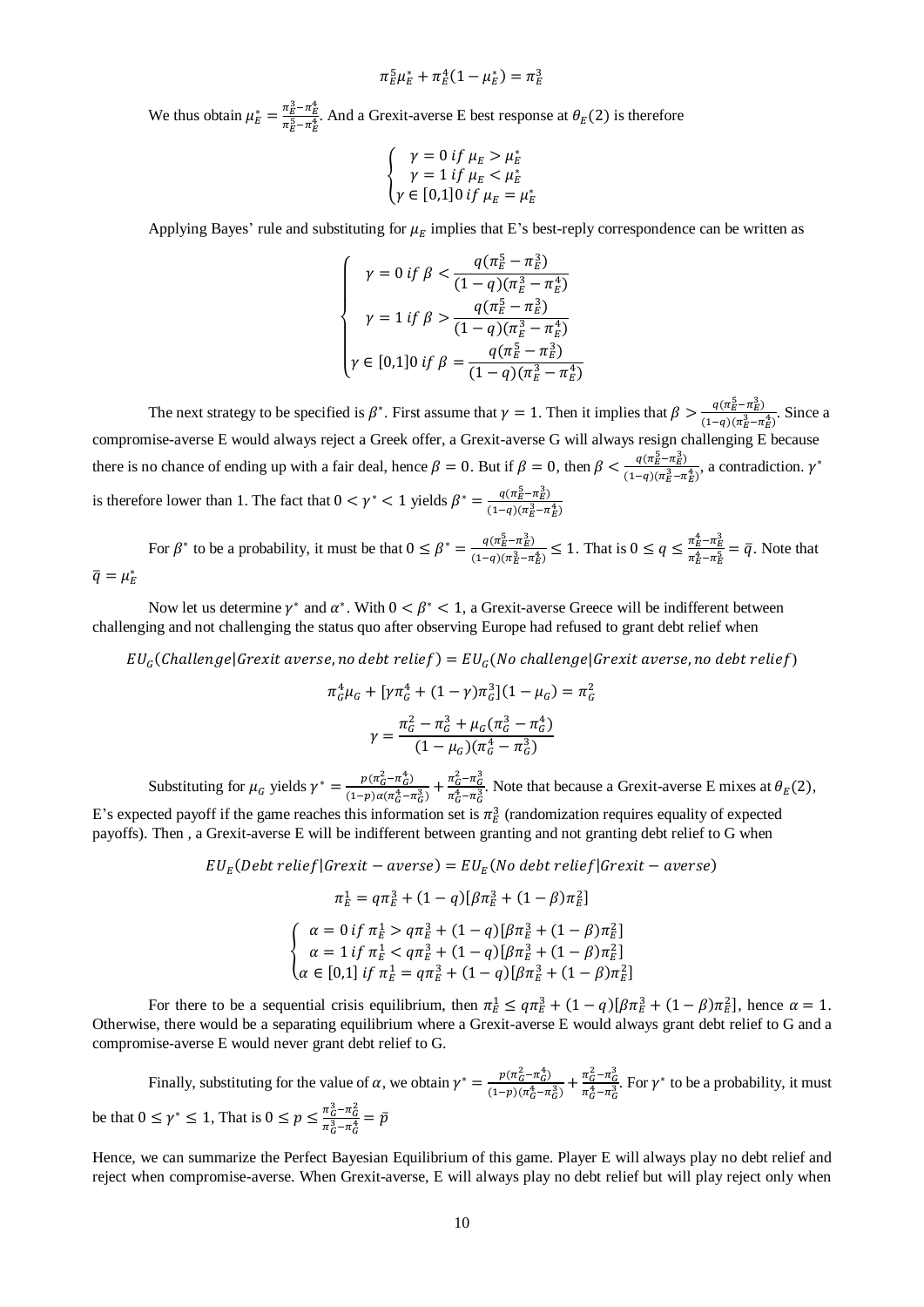$p \leq \bar{p}$ . At her first information set, E's posterior beliefs coincide with his prior q while her beliefs at her second information set are given by Bayesian updating with  $\mu_E = \frac{q}{q + 1}$  $\frac{q}{q+(1-q)\beta}$ .

Player G will always play challenge and leave when compromise-averse. When Grexit-averse, G will play challenge when  $0 \le q \le \bar{q}$  and will always play back down. At her information set, G's beliefs are given by Bayesian updating with  $\mu_G = \frac{p}{n + (1-p)}$  $\frac{p}{p+(1-p)\alpha} = p$ 

## **Section 5. Concluding remarks**

Why did Merkel and other Greece's official creditors decide not to grant debt relief and prefer the risk of a showdown with Tsipras? With the help of a game-theoretical model, we have tried to show that this specific decision and the resulting escalation was a rational strategy to follow in a context of asymmetric information. It was also rational for Tsipras and Greek policy-makers to engage into brinkmanship in order to obtain a better deal for Greece.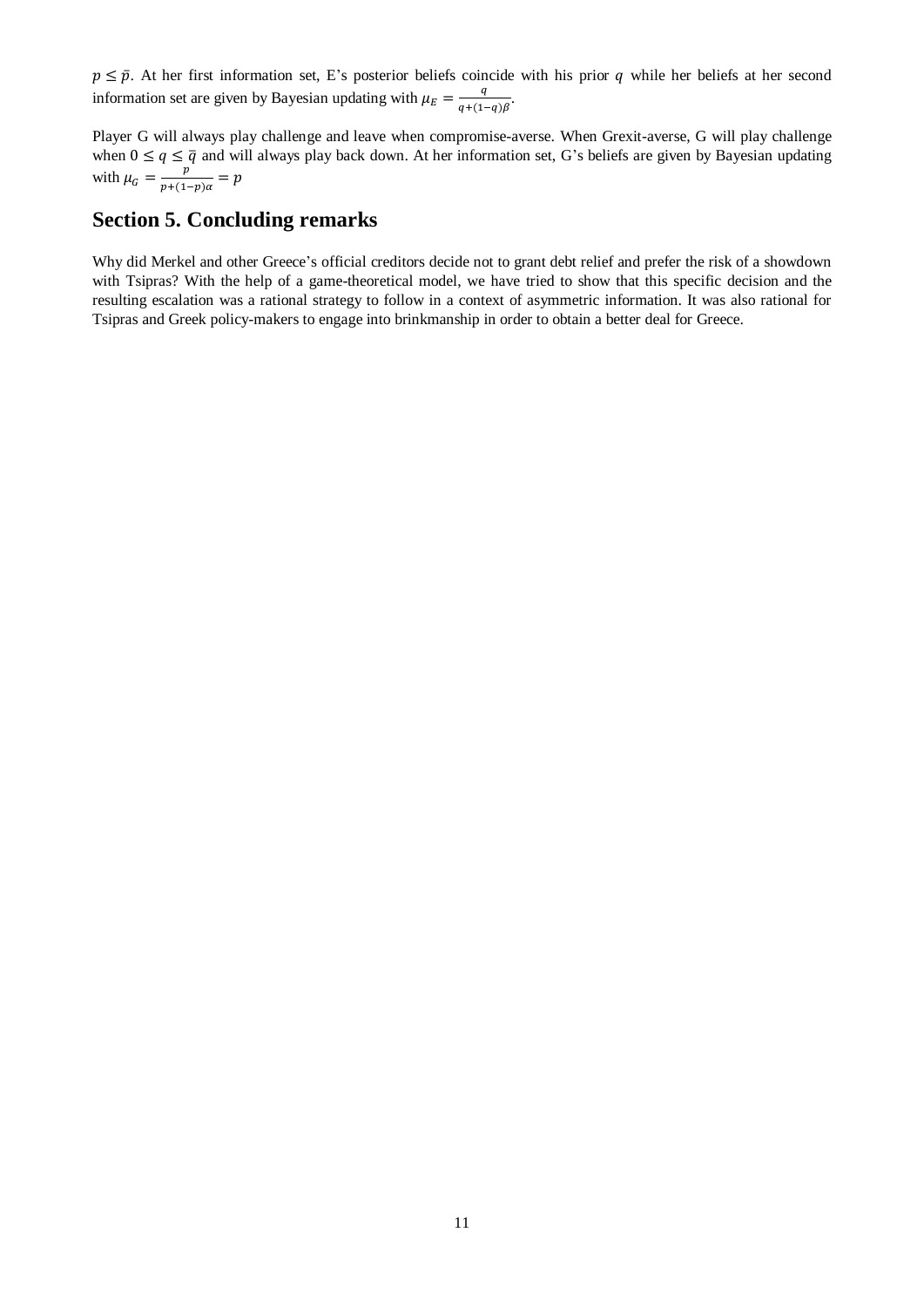# **References**

Ardagna, Silvia, and Francesco Caselli. 2014. "The political economy of the Greek debt crisis: a tale of two bailouts." *American Economic Journal: Macroeconomics* 6 (4): 291-323.

Bailer, Stefanie. 2004. "Bargaining success in the European Union: The impact of exogenous and endogenous power resources." *European Union Politics* 5 (1): 99-123.

Bailer, Stefanie. 2011. "Structural, domestic, and strategic interests in the European Union: Negotiation positions in the Council of Ministers." *Negotiation Journal* 27 (4): 447-475.

Blustein, Paul. 2015. *Laid Low: Inside the Crisis That Overwhelmed Europe and the IMF.* CIGI.

Brunnermeier, Markus K., Harold James, and Jean-Pierre Landau. 2018. *The Euro and the battle of ideas*. Princeton University Press.

Bulmer, Simon. 2014. "Germany and the Eurozone crisis: Between hegemony and domestic politics." *West European Politics* 37 (6): 1244-1263.

Dreher, Axel, and Nathan M. Jensen. 2007. "Independent actor or agent? An empirical analysis of the impact of US interests on International Monetary Fund conditions." *The Journal of Law and Economics* 50 (1): 105-124.

Fearon, James. D. 1995. "Rationalist explanations for war." *International organization* 49 (3): 379-414.

Finke, Daniel and Stefanie Bailer. 2019. "Crisis bargaining in the European Union: Formal rules or market pressure?" *European Union Politics* 20 (1): 109-133.

Frieden, Jeffry. 2015. The political economy of adjustment and rebalancing. *Journal of International Money and Finance*, 52: 4-14.

Dabilis, Andy. 2014. "Merkel: Surplus First, Then Debt Relief Talk." *GreekReporter.com,* April 11, 2014.

Hagemann, Sara, Sara B. Hobolt, and Christopher Wratil. 2017. "Government responsiveness in the European Union: Evidence from Council voting." *Comparative Political Studies* 50 (6): 850-876.

Hennessy, Alexandra. 2017. "Good samaritans vs. hardliners: the role of credible signalling in Greek bailout negotiations." *JCMS: Journal of Common Market Studies* 55 (4): 744-761.

Henning, Randall C. 2017. *Tangled Governance: International Regime Complexity, the Troika, and the Euro Crisis.* Oxford University Press.

Hug, Simon and Thomas König. 2002. "In view of ratification: Governmental preferences and domestic constraints at the Amsterdam Intergovernmental Conference." *International Organization* 56 (2): 447-476.

Kalyvas, S. N. 2015. "What Really Happened In Greece." *ForeignAffairs.com,* September 14, 2015.

Keohane, Robert O., Joseph S. Nye. 1977. *Power and interdependence*.

Krehbiel Keith. 1998. *Pivotal Politics: A Theory of US Lawmaking*. Chicago: University of Chicago Press.

Krehbiel, Keith. 2008. "Pivots." In *The Oxford Handbook of Political Economy* edited by Barry R. Weingast and Donald Wittman, 223–240. Oxford University Press.

Lehman, Howard P., and Jennifer L. McCoy. 1992. "The dynamics of the two-level bargaining game: the 1988 Brazilian debt negotiations." *World Politics* 44 (4): 600-644.

Lim, Darren J., Michalis Moutselos, and Michael McKenna. 2019. "Puzzled out? The unsurprising outcomes of the Greek bailout negotiations." *Journal of European Public Policy* 26 (3): 325-343.

Lundgren, Magnus, Stefanie Bailer, Lisa M. Dellmuth, Jonas Tallberg, and Silvana Târlea. 2019. "Bargaining success in the reform of the Eurozone." *European Union Politics* 20 (1): 65-88.

Malkoutzis, Nick (2014). "Greece: Where did it all go wrong?" *MacroPolis.gr,* December 17, 2014.

Moravcsik, Andrew. 1998. *The choice for Europe: social purpose and state power from Messina to Maastricht*. Routledge.

Moschella, Manuela. 2017. "When some are more equal than others: National Parliaments and intergovernmental bailout negotiations in the Eurozone." *Government and Opposition* 52 (2): 239-265.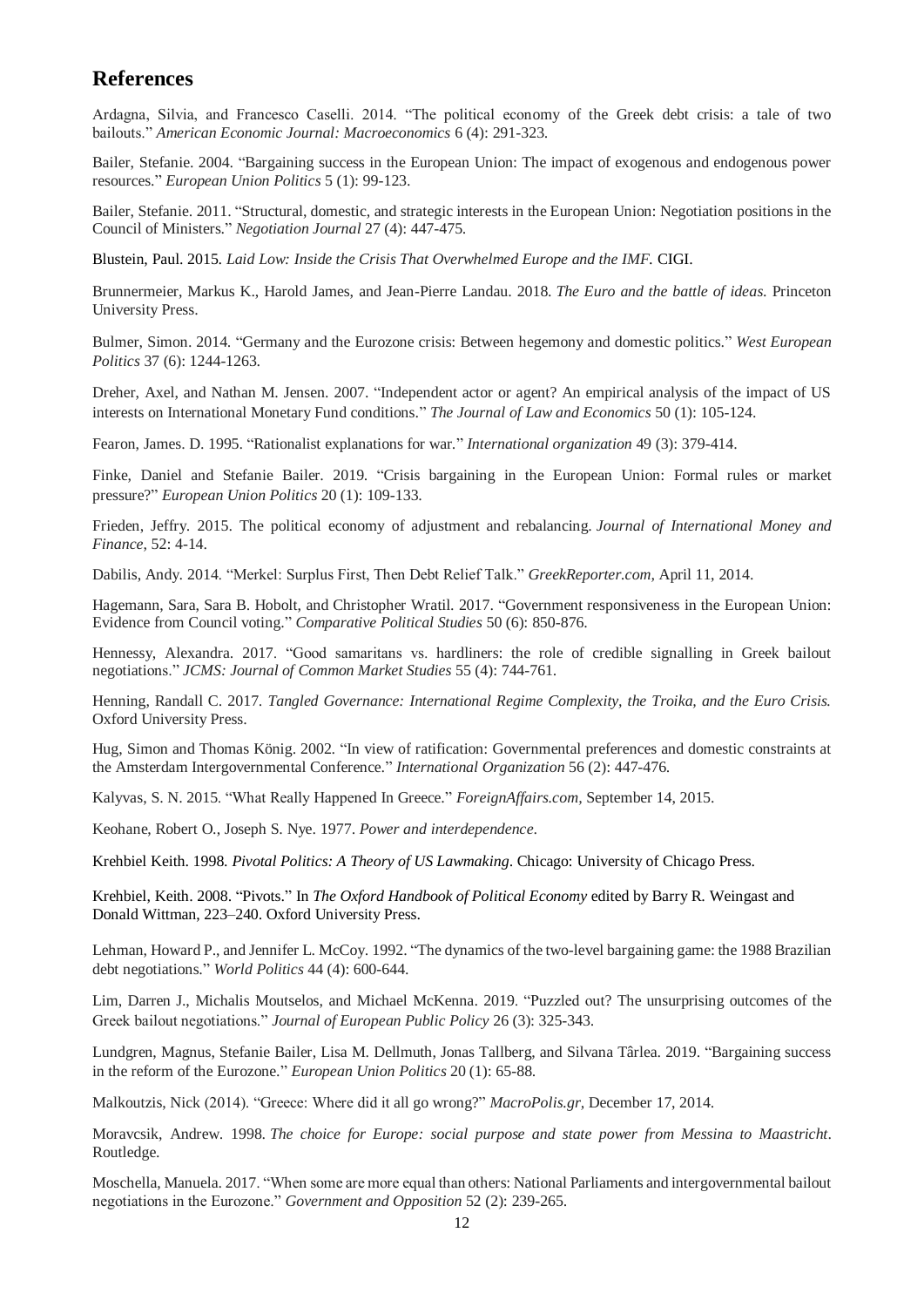Palaiologos, Yannis. 2016. "Merkel proposed Grexit to Hollande before key Eurogroup in July 2015." *[ekathimerini.com,](http://www.ekathimerini.com/)*  February 21, 2016.

Pitsoulis, Athanassios, Soeren C. Schwuchow. 2017. "Holding out for a better deal: Brinkmanship in the Greek bailout negotiations." *European Journal of Political Economy*, 48: 40-53.

Powell, Robert. 1988. "Nuclear brinkmanship with two-sided incomplete information." *American Political Science Review* 82 (1): 155-178.

Putnam, Robert D. 1988. "Diplomacy and domestic politics: the logic of two-level games." *International organization* 42 (3): 427-460.

Reuters (2014a). "Greek primary surplus in 2013 was 0.8 pct/GDP-Commission." *Reuters.com.*

Brown, Stephen, and Lefteris Papadimas. 2014. "Samaras tells Germany that Greece can exit bailout early." *Reuters.com,* September 23, 2014.

Rickard, Stefanie J., and Teri L. Caraway. 2014. "International negotiations in the shadow of national elections." *International Organization* 68 (3): 701-720.

Rothacher, Jan-Ulrich. 2015. "How Domestic Politics Shaped the French Government's Position During the Euro Crisis." *European Politics and Society* 16 (2): 256-279.

Rubinstein, Ariel. 1982. "Perfect equilibrium in a bargaining model." *Econometrica: Journal of the Econometric Society* 50 (1): 97–109.

Schäfer, David. 2016. "A banking union of ideas? The impact of ordoliberalism and the vicious circle on the EU banking union." *JCMS: Journal of Common Market Studies* 54 (4): 961-980.

Schimmelfennig, Frank. 2015. "Liberal intergovernmentalism and the euro area crisis." *Journal of European Public Policy 22* (2): 177-195.

Shepsle Kenneth. 2006. "Rational choice institutionalism." In *The Oxford Handbook of Political Institutions* edited by Rod A.W. Rhodes, Sarah A. Binder and Bert A. Rockman, 23–38. Oxford: Oxford University Press.

Slapin, Jonathan. B. 2006. "Who is powerful? Examining preferences and testing sources of bargaining strength at European intergovernmental conferences." *European Union Politics* 7 (1): 51-76.

Spiegel, Peter. 2014. "Inside Europe's Plan Z." *FT.com*, May 14, 2014.

Spiegel, Peter. 2015. "Tsipras letter to Merkel: the annotated text." *FT.com*, March 22, 2015.

Ehlers, Fiona, Julia A. Heyer, Horand Knaup, Peter Müller, Ralf Neukirch, René Pfister, Christoph Schult and Timo Steppat. 2015. "Schäuble's Push for Grexit Puts Merkel on Defensive." *Spiegel.de,* 17 July, 2015

Stone, Randall W. 2008. "The scope of IMF conditionality." *International Organization* 62 (4): 589-620.

Târlea, Silvana, et al. 2019. "Explaining governmental preferences on economic and monetary union reform." *European Union Politics* 20 (1): 24-44.

Thomson, Robert, Frans N. Stokman, Christopher Achen and, Thomas König. 2006. *The European union decides*. Cambridge University Press.

Tsebelis, George. 2016. "Lessons from the Greek crisis." *Journal of European Public Policy* 23 (1): 25-41.

Varoufakis, Yanis. 2017. *Adults in the Room: My Battle with Europe's Deep Establishment.* Random House.

Wagstyl, Stefan, and Duncan Robinson. 2015. "German parliament backs latest Greek bailout." *FT.com,* August 19, 2015.

Zahariadis, Nikolaos. 2016a. "Values as barriers to compromise? Ideology, transnational coalitions, and distributive bargaining in negotiations over the third Greek bailout." *International Negotiation* 21 (3): 473-494.

Zahariadis, Nikolaos. 2016b. "Bargaining power and negotiation strategy: Examining the Greek bailouts, 2010– 2015." *Journal of European Public Policy* 24 (5): 675-694.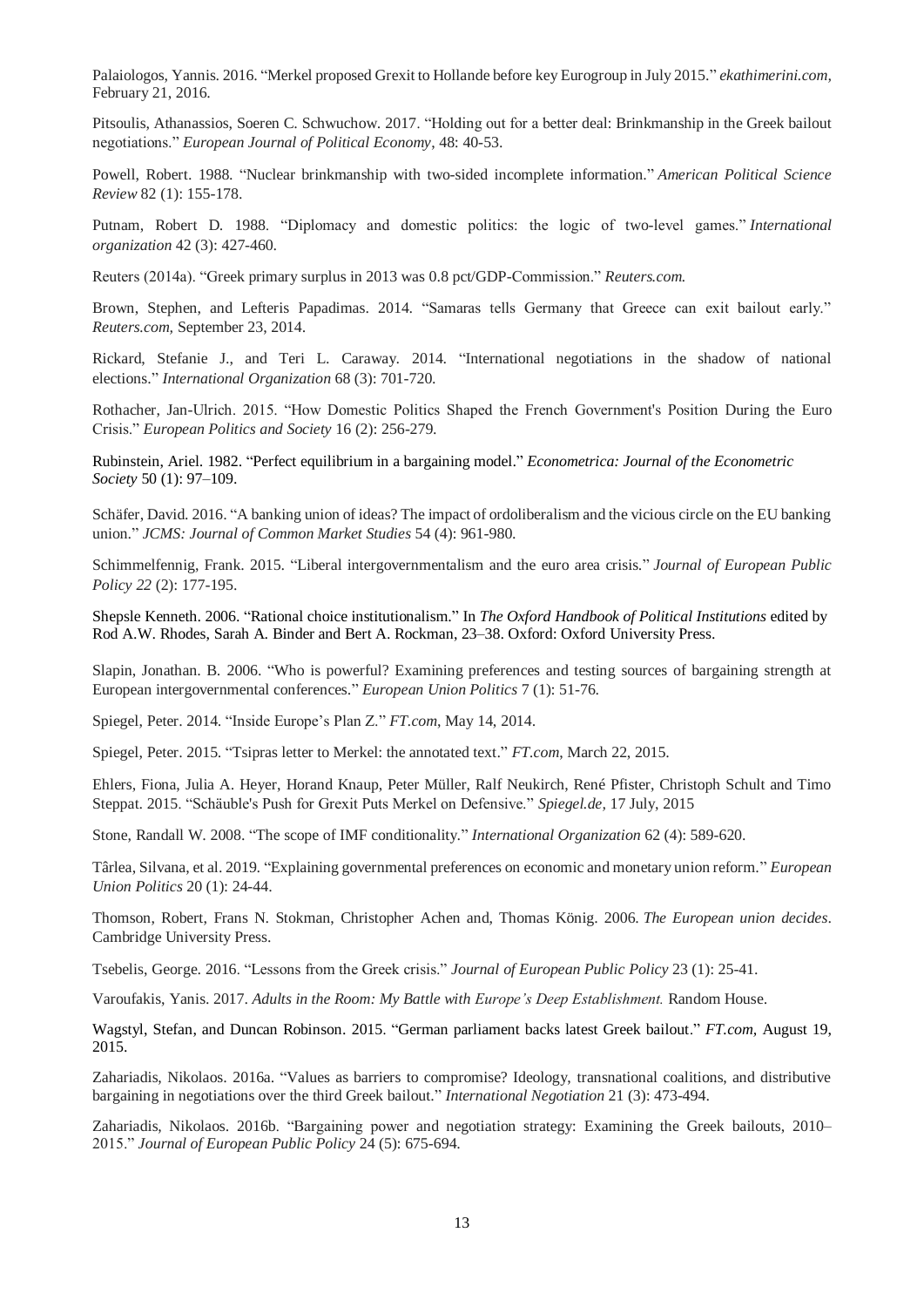1

<sup>&</sup>lt;sup>1</sup> The 27 November 2012 Eurogroup statement stated that Greece would obtain debt relief once it reaches a primary surplus

<sup>&</sup>lt;sup>2</sup> Europeans might also have looked on a SYRIZA victory with a favourable eye as SYRIZA was generally unconnected to vested interests and would have been ready to implement radical structural reforms more easily (Blustein 2016).

<sup>&</sup>lt;sup>3</sup> Frieden and Walter (2018) makes the interesting case that domestic constraints and outside options generally interact with each other in determining bargaining strength. Domestic constraints will more acutely bite when influential domestic actors prefer the outside option to a compromise.